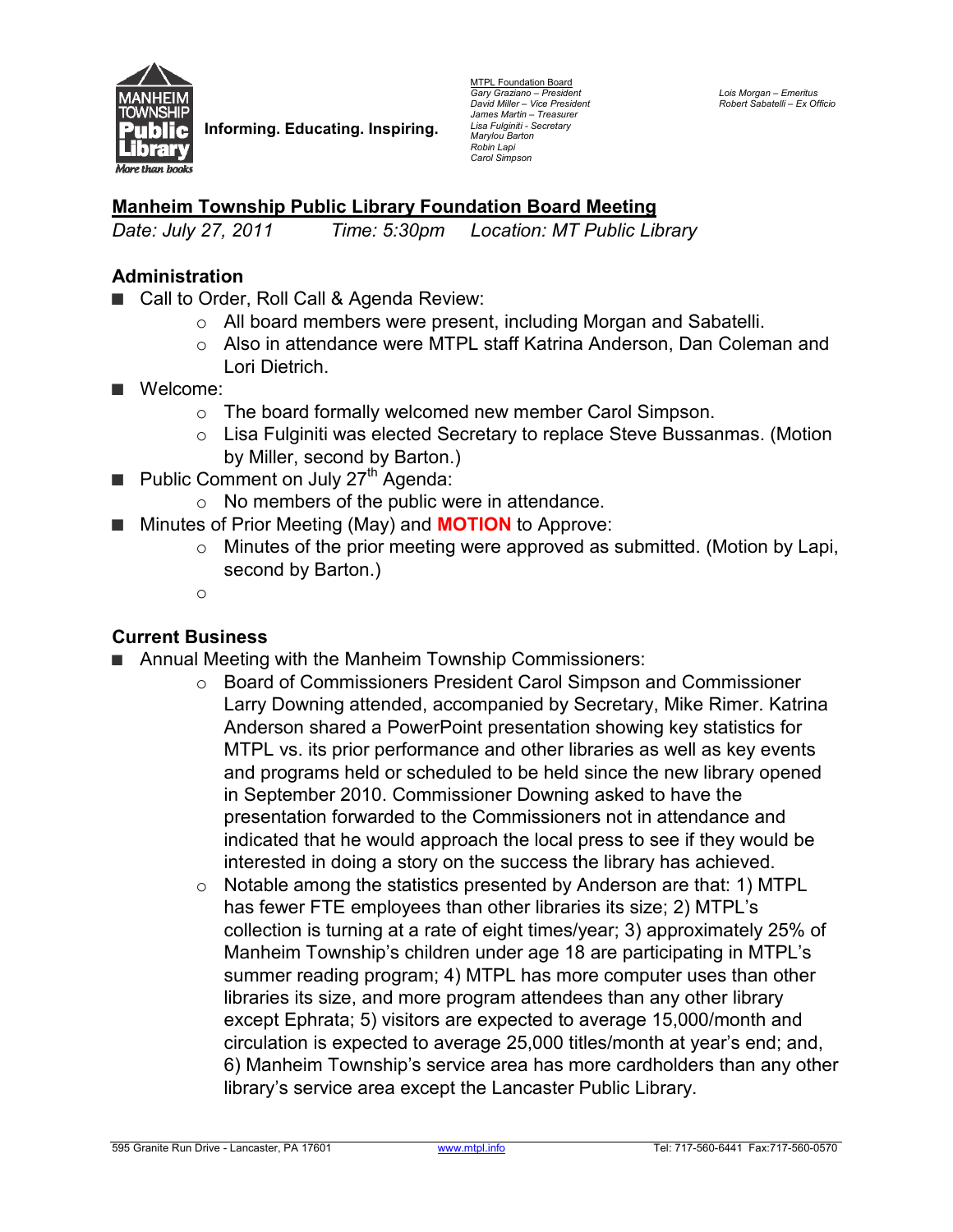

**Informing. Educating. Inspiring.**

# PAGE TWO

- $\circ$  Graziano stated that MTPL's goals are to increase cardholders by 33%, and to double the number of visitors as the collection grows from 35,000 toward 100,000 titles.
- $\circ$  A discussion ensued with recommendations that next year this presentation could be made at a regular meeting of the Commissioners and that an annual report for the library should be prepared. Other recommendations were made regarding closer collaboration with Kelly Wells for promotion, and Parks and Recreation for programs and promotion as well as local hotels that might be interested in the Program Center. Anderson, Coleman and Dietrich agreed to pursue.
- Board Legal Status, Relationship to MT, Role & Bylaws:
	- $\circ$  Barton reviewed the bylaws and shared how: 1) the Foundation board is the only library board and is required by the Commonwealth to oversee library operations so that the library qualifies to receive state funding; and, 2) the board's role is to make recommendations to the Commissioners regarding library operations and funding.
- Endowment Campaign Progress and Needs:
	- $\circ$  Fulginiti indicated that pledges totaling nearly \$6,000 towards a goal of \$10,000 have been received. She also provided a letter for board members to use to solicit funds from at least three people they know selected from a list of prospective donors shared by Fulginiti. And, Fulginiti indicated that pledges need to be made real, with checks received by September  $30<sup>th</sup>$  so that we can exercise our matching grant awarded by the Lancaster County Community Foundation.
- **■** June Director's Report Q&A:
	- $\circ$  There were no questions about the report.
- 2012 Capital Budget Items:
	- $\circ$  The board suggested that Anderson and Coleman pursue a self-check station, a motorized book cart, and, if there is money available, a scissor lift for changing light bulbs and hanging artwork.
- 2012 Operating Budget Proposal:
	- o Anderson will forward budget due dates to the board. The board will plan to review the proposed budget at the next meeting.
- Café Revenue Improvement Plan Meeting Outcomes:
	- $\circ$  Graziano reported that a meeting was held, operating recommendations were made, and a follow up meeting, to be set up by Coleman and Dietrich with Fulginiti and Graziano is required to develop couponing strategies and up-selling scripts. Sue Funk will also be invited to attend the meeting.